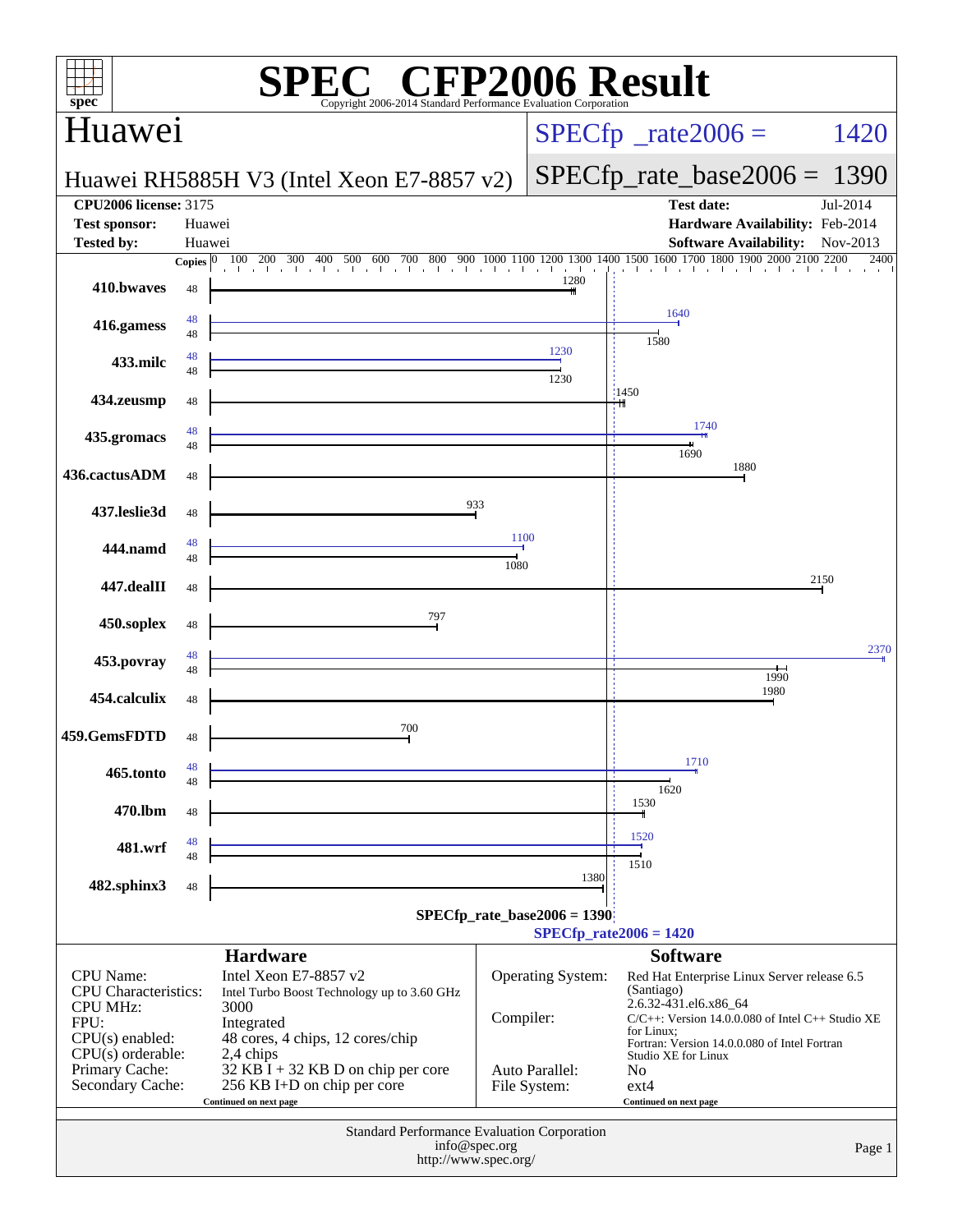

### Huawei

## $SPECTp\_rate2006 = 1420$

Huawei RH5885H V3 (Intel Xeon E7-8857 v2)

#### [SPECfp\\_rate\\_base2006 =](http://www.spec.org/auto/cpu2006/Docs/result-fields.html#SPECfpratebase2006) 1390

**[CPU2006 license:](http://www.spec.org/auto/cpu2006/Docs/result-fields.html#CPU2006license)** 3175 **[Test date:](http://www.spec.org/auto/cpu2006/Docs/result-fields.html#Testdate)** Jul-2014 **[Test sponsor:](http://www.spec.org/auto/cpu2006/Docs/result-fields.html#Testsponsor)** Huawei **[Hardware Availability:](http://www.spec.org/auto/cpu2006/Docs/result-fields.html#HardwareAvailability)** Feb-2014 **[Tested by:](http://www.spec.org/auto/cpu2006/Docs/result-fields.html#Testedby)** Huawei **[Software Availability:](http://www.spec.org/auto/cpu2006/Docs/result-fields.html#SoftwareAvailability)** Nov-2013

[L3 Cache:](http://www.spec.org/auto/cpu2006/Docs/result-fields.html#L3Cache) 30 MB I+D on chip per chip<br>Other Cache: None [Other Cache:](http://www.spec.org/auto/cpu2006/Docs/result-fields.html#OtherCache) [Memory:](http://www.spec.org/auto/cpu2006/Docs/result-fields.html#Memory) 1 TB (64 x 16 GB 2Rx4 PC3-12800R-11, ECC) [Disk Subsystem:](http://www.spec.org/auto/cpu2006/Docs/result-fields.html#DiskSubsystem) 2 x 300 GB SAS, 10K RPM [Other Hardware:](http://www.spec.org/auto/cpu2006/Docs/result-fields.html#OtherHardware) None

| <b>System State:</b>  | Run 1 |
|-----------------------|-------|
| <b>Base Pointers:</b> | 32/64 |
| Peak Pointers:        | 32/64 |
| Other Software:       | None  |
|                       |       |

level 3 (multi-user) 4-bit 4-bit

| <b>Results Table</b> |               |                |             |                               |       |                |       |               |                |              |                               |              |                |              |
|----------------------|---------------|----------------|-------------|-------------------------------|-------|----------------|-------|---------------|----------------|--------------|-------------------------------|--------------|----------------|--------------|
| <b>Benchmark</b>     | <b>Copies</b> | <b>Seconds</b> | Ratio       | <b>Base</b><br><b>Seconds</b> | Ratio | <b>Seconds</b> | Ratio | <b>Copies</b> | <b>Seconds</b> | <b>Ratio</b> | <b>Peak</b><br><b>Seconds</b> | <b>Ratio</b> | <b>Seconds</b> | <b>Ratio</b> |
| 410.bwayes           | 48            | 508            | 1280        | 514                           | 1270  | 510            | 1280  | 48            | 508            | 1280         | 514                           | 1270         | 510            | 1280         |
| 416.gamess           | 48            | 597            | <b>1580</b> | 597                           | 1570  | 597            | 1580  | 48            | 571            | 1650         | 571                           | 1640         | 572            | 1640         |
| $433$ .milc          | 48            | 358            | 1230        | 358                           | 1230  | 358            | 1230  | 48            | 358            | 1230         | 358                           | 1230         | 358            | 1230         |
| $434$ . zeusmp       | 48            | 300            | 1460        | 301                           | 1450  | 303            | 1440  | 48            | 300            | 1460         | 301                           | 1450         | 303            | 1440         |
| 435.gromacs          | 48            | 202            | 1700        | 203                           | 1690  | 203            | 1690  | 48            | 197            | 1740         | 198                           | 1730         | 196            | 1750         |
| 436.cactusADM        | 48            | 306            | 1880        | 305                           | 1880  | 305            | 1880  | 48            | 306            | 1880         | 305                           | 1880         | 305            | 1880         |
| 437.leslie3d         | 48            | 484            | 933         | 484                           | 932   | 483            | 934   | 48            | 484            | 933          | 484                           | 932          | 483            | 934          |
| 444.namd             | 48            | 357            | 1080        | 357                           | 1080  | 357            | 1080  | 48            | 350            | 1100         | 350                           | 1100         | 350            | 1100         |
| $447$ .dealII        | 48            | 255            | 2150        | 255                           | 2150  | 255            | 2150  | 48            | 255            | 2150         | 255                           | 2150         | 255            | 2150         |
| $450$ .soplex        | 48            | 502            | 797         | 502                           | 798   | 503            | 796   | 48            | 502            | 797          | 502                           | 798          | 503            | 796          |
| 453.povray           | 48            | 128            | 1990        | 128                           | 1990  | 126            | 2030  | 48            | 108            | 2360         | 108                           | 2370         | 108            | 2370         |
| 454.calculix         | 48            | 200            | 1980        | 200                           | 1980  | 200            | 1980  | 48            | 200            | 1980         | 200                           | 1980         | 200            | 1980         |
| 459.GemsFDTD         | 48            | 727            | 700         | 727                           | 700   | 729            | 699   | 48            | 727            | 700          | 727                           | 700          | 729            | 699          |
| 465.tonto            | 48            | 292            | 1620        | 292                           | 1620  | 292            | 1620  | 48            | 277            | 1710         | 276                           | 1710         | 276            | 1710         |
| 470.1bm              | 48            | 434            | 1520        | 432                           | 1530  | 432            | 1530  | 48            | 434            | 1520         | 432                           | 1530         | 432            | 1530         |
| 481.wrf              | 48            | 355            | 1510        | 355                           | 1510  | 354            | 1510  | 48            | 354            | 1510         | 353                           | 1520         | 353            | 1520         |
| 482.sphinx3          | 48            | 679            | 1380        | 678                           | 1380  | 678            | 1380  | 48            | 679            | 1380         | 678                           | 1380         | 678            | 1380         |

**[Submit Notes](http://www.spec.org/auto/cpu2006/Docs/result-fields.html#SubmitNotes)**

 The numactl mechanism was used to bind copies to processors. The config file option 'submit' was used to generate numactl commands to bind each copy to a specific processor. For details, please see the config file.

#### **[Operating System Notes](http://www.spec.org/auto/cpu2006/Docs/result-fields.html#OperatingSystemNotes)**

Stack size set to unlimited using "ulimit -s unlimited"

#### **[Platform Notes](http://www.spec.org/auto/cpu2006/Docs/result-fields.html#PlatformNotes)**

 BIOS configuration: Set Power Efficiency Mode to Performance Set Lock\_step to disabled

Continued on next page

Standard Performance Evaluation Corporation [info@spec.org](mailto:info@spec.org) <http://www.spec.org/>

Page 2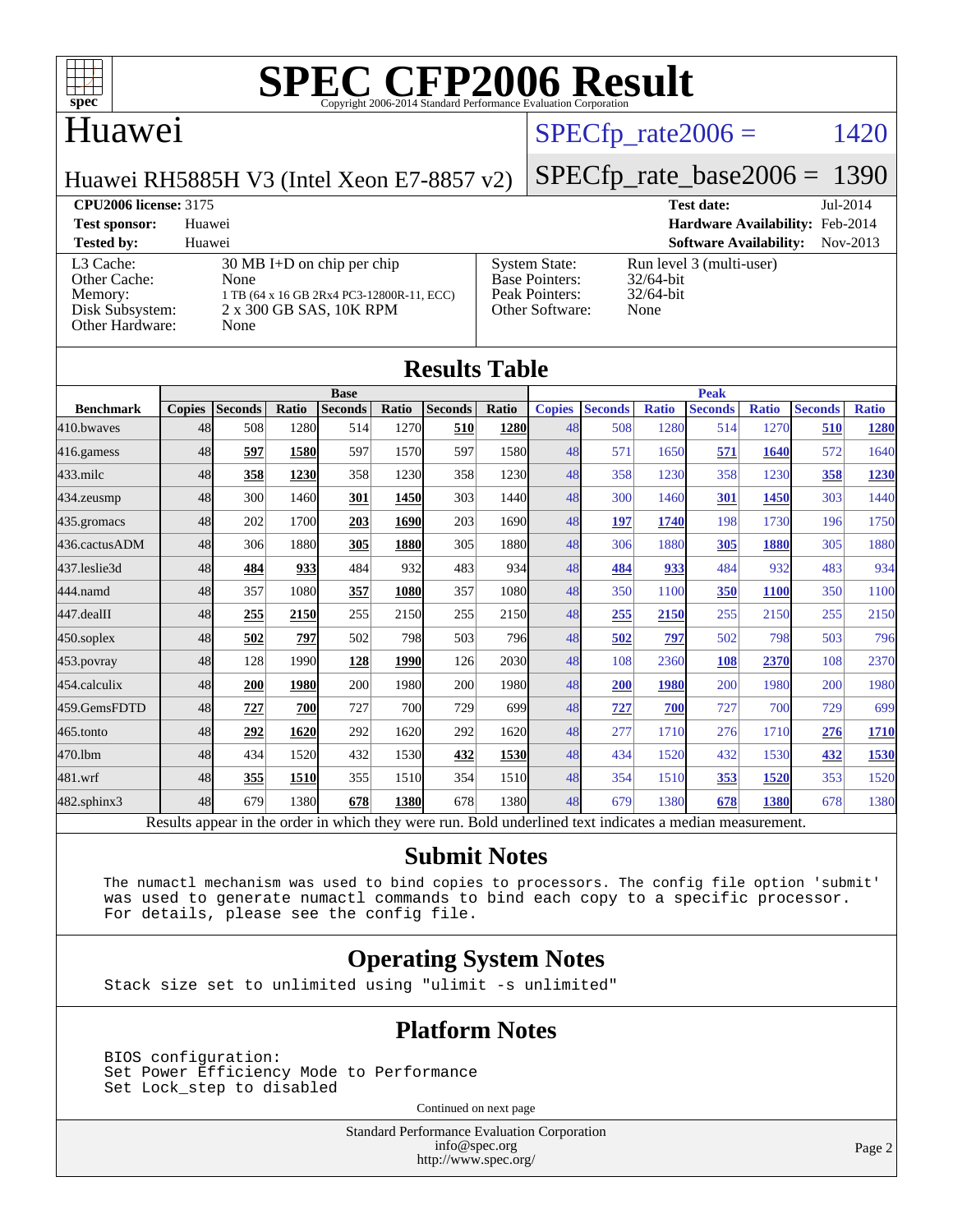

#### Huawei

 $SPECTp_rate2006 = 1420$ 

Huawei RH5885H V3 (Intel Xeon E7-8857 v2)

**[Tested by:](http://www.spec.org/auto/cpu2006/Docs/result-fields.html#Testedby)** Huawei **[Software Availability:](http://www.spec.org/auto/cpu2006/Docs/result-fields.html#SoftwareAvailability)** Nov-2013

[SPECfp\\_rate\\_base2006 =](http://www.spec.org/auto/cpu2006/Docs/result-fields.html#SPECfpratebase2006) 1390 **[CPU2006 license:](http://www.spec.org/auto/cpu2006/Docs/result-fields.html#CPU2006license)** 3175 **[Test date:](http://www.spec.org/auto/cpu2006/Docs/result-fields.html#Testdate)** Jul-2014 **[Test sponsor:](http://www.spec.org/auto/cpu2006/Docs/result-fields.html#Testsponsor)** Huawei **[Hardware Availability:](http://www.spec.org/auto/cpu2006/Docs/result-fields.html#HardwareAvailability)** Feb-2014

#### **[Platform Notes \(Continued\)](http://www.spec.org/auto/cpu2006/Docs/result-fields.html#PlatformNotes)**

Standard Performance Evaluation Corporation [info@spec.org](mailto:info@spec.org) Set Intel Hyper Threading to disabled Sysinfo program /spec/config/sysinfo.rev6818 \$Rev: 6818 \$ \$Date:: 2012-07-17 #\$ e86d102572650a6e4d596a3cee98f191 running on RH5885HV3 Thu Jul 17 12:35:19 2014 This section contains SUT (System Under Test) info as seen by some common utilities. To remove or add to this section, see: <http://www.spec.org/cpu2006/Docs/config.html#sysinfo> From /proc/cpuinfo model name : Intel(R) Xeon(R) CPU E7-8857 v2 @ 3.00GHz 4 "physical id"s (chips) 48 "processors" cores, siblings (Caution: counting these is hw and system dependent. The following excerpts from /proc/cpuinfo might not be reliable. Use with caution.) cpu cores : 12 siblings : 12 physical 0: cores 0 1 2 3 4 5 8 9 10 11 12 13 physical 1: cores 0 1 2 3 4 5 8 9 10 11 12 13 physical 2: cores 0 1 2 3 4 5 8 9 10 11 12 13 physical 3: cores 0 1 2 3 4 5 8 9 10 11 12 13 cache size : 30720 KB From /proc/meminfo<br>MemTotal: 1058604956 kB HugePages\_Total: 0<br>Hugepagesize: 2048 kB Hugepagesize: /usr/bin/lsb\_release -d Red Hat Enterprise Linux Server release 6.5 (Santiago) From /etc/\*release\* /etc/\*version\* redhat-release: Red Hat Enterprise Linux Server release 6.5 (Santiago) system-release: Red Hat Enterprise Linux Server release 6.5 (Santiago) system-release-cpe: cpe:/o:redhat:enterprise\_linux:6server:ga:server uname -a: Linux RH5885HV3 2.6.32-431.el6.x86\_64 #1 SMP Sun Nov 10 22:19:54 EST 2013 x86\_64 x86\_64 x86\_64 GNU/Linux run-level 3 Jul 17 05:11 SPEC is set to: /spec Filesystem Type Size Used Avail Use% Mounted on /dev/sda3 ext4 357G 98G 242G 29% / Additional information from dmidecode: BIOS American Megatrends Inc. BLISV038 04/24/2014 Memory: 64x 16 GB 60x Hynix HMT42GR7AFR4C-PB 16 GB 1333 MHz 2 rank Continued on next page

<http://www.spec.org/>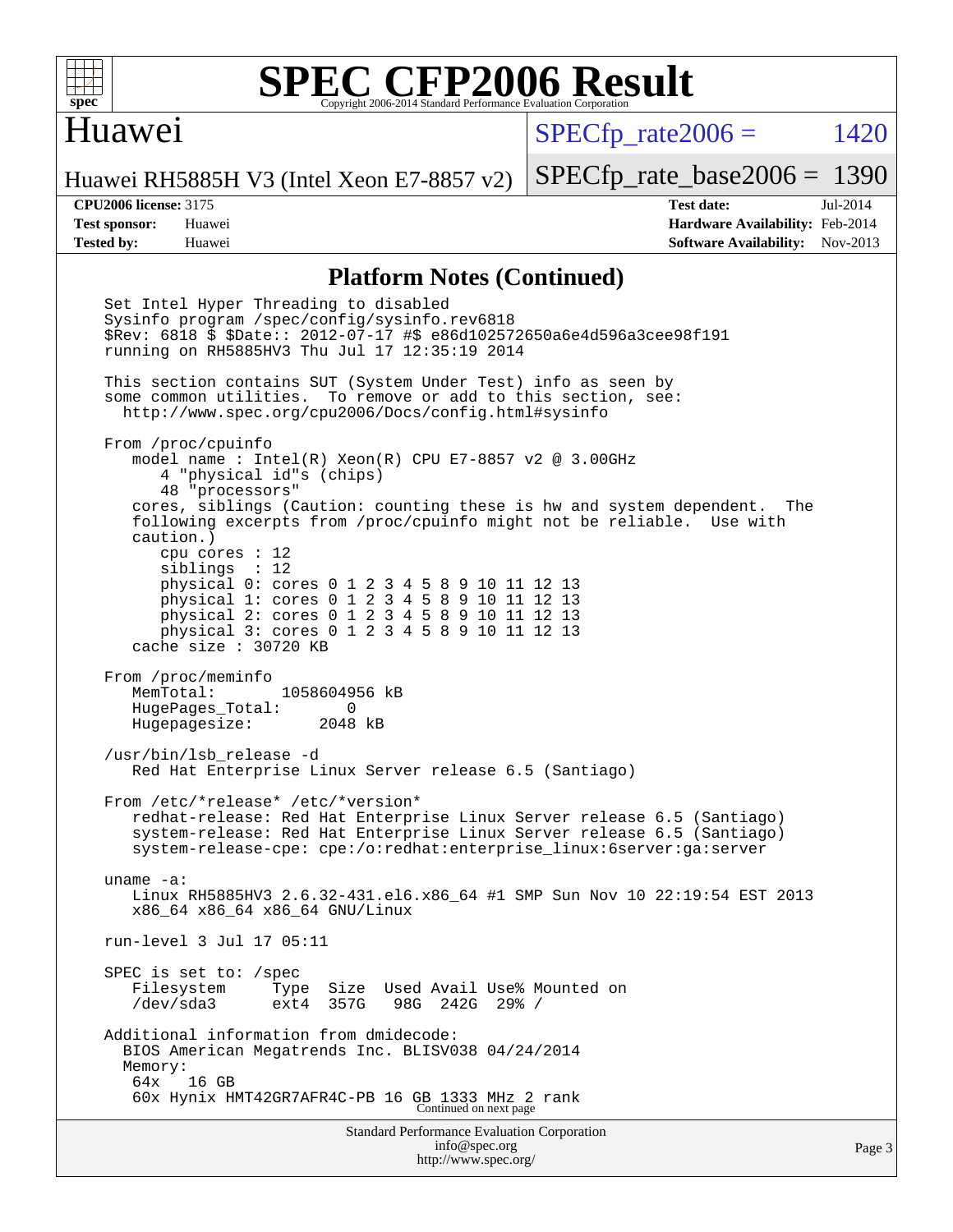

#### Huawei

 $SPECTp_rate2006 = 1420$ 

Huawei RH5885H V3 (Intel Xeon E7-8857 v2)

**[CPU2006 license:](http://www.spec.org/auto/cpu2006/Docs/result-fields.html#CPU2006license)** 3175 **[Test date:](http://www.spec.org/auto/cpu2006/Docs/result-fields.html#Testdate)** Jul-2014

[SPECfp\\_rate\\_base2006 =](http://www.spec.org/auto/cpu2006/Docs/result-fields.html#SPECfpratebase2006) 1390

**[Test sponsor:](http://www.spec.org/auto/cpu2006/Docs/result-fields.html#Testsponsor)** Huawei **[Hardware Availability:](http://www.spec.org/auto/cpu2006/Docs/result-fields.html#HardwareAvailability)** Feb-2014 **[Tested by:](http://www.spec.org/auto/cpu2006/Docs/result-fields.html#Testedby)** Huawei **[Software Availability:](http://www.spec.org/auto/cpu2006/Docs/result-fields.html#SoftwareAvailability)** Nov-2013

#### **[Platform Notes \(Continued\)](http://www.spec.org/auto/cpu2006/Docs/result-fields.html#PlatformNotes)**

 4x Hynix HMT42GR7MFR4C-PB 16 GB 1333 MHz 2 rank 32x NO DIMM NO DIMM

 (End of data from sysinfo program) Regarding the sysinfo display about the memory installed, the correct amount of memory is 1 TB and the dmidecode description should have two lines reading as: 60x Hynix HMT42GR7AFR4C-PB 16 GB 1333 MHz 2 rank 4x Hynix HMT42GR7MFR4C-PB 16 GB 1333 MHz 2 rank

#### **[General Notes](http://www.spec.org/auto/cpu2006/Docs/result-fields.html#GeneralNotes)**

Environment variables set by runspec before the start of the run: LD LIBRARY PATH = "/spec/libs/32:/spec/libs/64:/spec/sh"

 Binaries compiled on a system with 1x Core i7-860 CPU + 8GB memory using RedHat EL 6.4 Transparent Huge Pages enabled with: echo always > /sys/kernel/mm/redhat\_transparent\_hugepage/enabled Filesystem page cache cleared with:<br>echo 1> /proc/sys/vm/drop cac /proc/sys/vm/drop\_caches runspec command invoked through numactl i.e.: numactl --interleave=all runspec <etc>

#### **[Base Compiler Invocation](http://www.spec.org/auto/cpu2006/Docs/result-fields.html#BaseCompilerInvocation)**

[C benchmarks](http://www.spec.org/auto/cpu2006/Docs/result-fields.html#Cbenchmarks):  $icc$   $-m64$ 

[C++ benchmarks:](http://www.spec.org/auto/cpu2006/Docs/result-fields.html#CXXbenchmarks) [icpc -m64](http://www.spec.org/cpu2006/results/res2014q3/cpu2006-20140717-30502.flags.html#user_CXXbase_intel_icpc_64bit_bedb90c1146cab66620883ef4f41a67e)

[Fortran benchmarks](http://www.spec.org/auto/cpu2006/Docs/result-fields.html#Fortranbenchmarks): [ifort -m64](http://www.spec.org/cpu2006/results/res2014q3/cpu2006-20140717-30502.flags.html#user_FCbase_intel_ifort_64bit_ee9d0fb25645d0210d97eb0527dcc06e)

[Benchmarks using both Fortran and C](http://www.spec.org/auto/cpu2006/Docs/result-fields.html#BenchmarksusingbothFortranandC): [icc -m64](http://www.spec.org/cpu2006/results/res2014q3/cpu2006-20140717-30502.flags.html#user_CC_FCbase_intel_icc_64bit_0b7121f5ab7cfabee23d88897260401c) [ifort -m64](http://www.spec.org/cpu2006/results/res2014q3/cpu2006-20140717-30502.flags.html#user_CC_FCbase_intel_ifort_64bit_ee9d0fb25645d0210d97eb0527dcc06e)

## **[Base Portability Flags](http://www.spec.org/auto/cpu2006/Docs/result-fields.html#BasePortabilityFlags)**

 410.bwaves: [-DSPEC\\_CPU\\_LP64](http://www.spec.org/cpu2006/results/res2014q3/cpu2006-20140717-30502.flags.html#suite_basePORTABILITY410_bwaves_DSPEC_CPU_LP64) 416.gamess: [-DSPEC\\_CPU\\_LP64](http://www.spec.org/cpu2006/results/res2014q3/cpu2006-20140717-30502.flags.html#suite_basePORTABILITY416_gamess_DSPEC_CPU_LP64) 433.milc: [-DSPEC\\_CPU\\_LP64](http://www.spec.org/cpu2006/results/res2014q3/cpu2006-20140717-30502.flags.html#suite_basePORTABILITY433_milc_DSPEC_CPU_LP64) 434.zeusmp: [-DSPEC\\_CPU\\_LP64](http://www.spec.org/cpu2006/results/res2014q3/cpu2006-20140717-30502.flags.html#suite_basePORTABILITY434_zeusmp_DSPEC_CPU_LP64) 435.gromacs: [-DSPEC\\_CPU\\_LP64](http://www.spec.org/cpu2006/results/res2014q3/cpu2006-20140717-30502.flags.html#suite_basePORTABILITY435_gromacs_DSPEC_CPU_LP64) [-nofor\\_main](http://www.spec.org/cpu2006/results/res2014q3/cpu2006-20140717-30502.flags.html#user_baseLDPORTABILITY435_gromacs_f-nofor_main) 436.cactusADM: [-DSPEC\\_CPU\\_LP64](http://www.spec.org/cpu2006/results/res2014q3/cpu2006-20140717-30502.flags.html#suite_basePORTABILITY436_cactusADM_DSPEC_CPU_LP64) [-nofor\\_main](http://www.spec.org/cpu2006/results/res2014q3/cpu2006-20140717-30502.flags.html#user_baseLDPORTABILITY436_cactusADM_f-nofor_main) 437.leslie3d: [-DSPEC\\_CPU\\_LP64](http://www.spec.org/cpu2006/results/res2014q3/cpu2006-20140717-30502.flags.html#suite_basePORTABILITY437_leslie3d_DSPEC_CPU_LP64)

Continued on next page

Standard Performance Evaluation Corporation [info@spec.org](mailto:info@spec.org) <http://www.spec.org/>

Page 4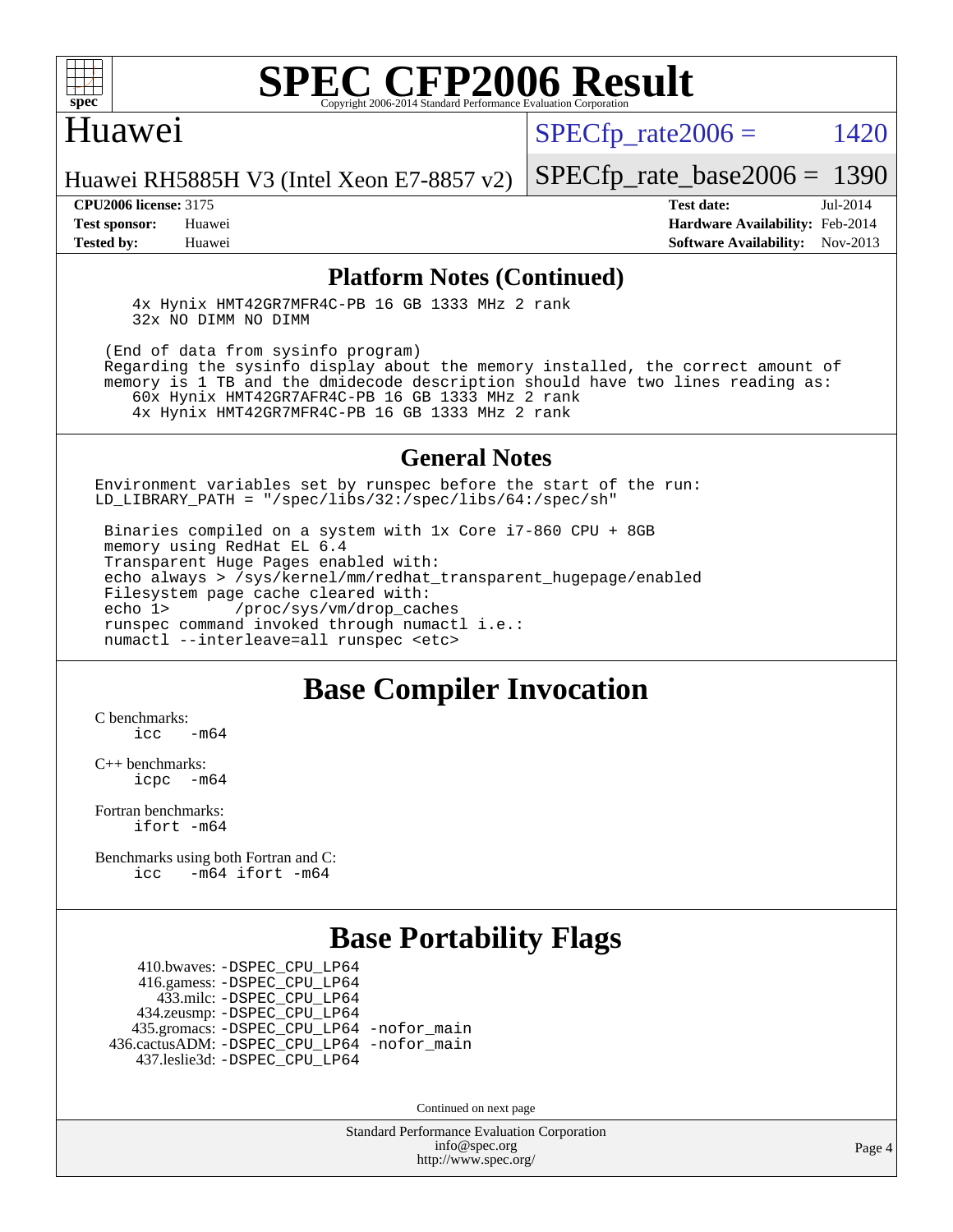

#### Huawei

 $SPECTp_rate2006 = 1420$ 

Huawei RH5885H V3 (Intel Xeon E7-8857 v2)

[SPECfp\\_rate\\_base2006 =](http://www.spec.org/auto/cpu2006/Docs/result-fields.html#SPECfpratebase2006) 1390

**[CPU2006 license:](http://www.spec.org/auto/cpu2006/Docs/result-fields.html#CPU2006license)** 3175 **[Test date:](http://www.spec.org/auto/cpu2006/Docs/result-fields.html#Testdate)** Jul-2014 **[Test sponsor:](http://www.spec.org/auto/cpu2006/Docs/result-fields.html#Testsponsor)** Huawei **[Hardware Availability:](http://www.spec.org/auto/cpu2006/Docs/result-fields.html#HardwareAvailability)** Feb-2014 **[Tested by:](http://www.spec.org/auto/cpu2006/Docs/result-fields.html#Testedby)** Huawei **[Software Availability:](http://www.spec.org/auto/cpu2006/Docs/result-fields.html#SoftwareAvailability)** Nov-2013

## **[Base Portability Flags \(Continued\)](http://www.spec.org/auto/cpu2006/Docs/result-fields.html#BasePortabilityFlags)**

 444.namd: [-DSPEC\\_CPU\\_LP64](http://www.spec.org/cpu2006/results/res2014q3/cpu2006-20140717-30502.flags.html#suite_basePORTABILITY444_namd_DSPEC_CPU_LP64) 447.dealII: [-DSPEC\\_CPU\\_LP64](http://www.spec.org/cpu2006/results/res2014q3/cpu2006-20140717-30502.flags.html#suite_basePORTABILITY447_dealII_DSPEC_CPU_LP64) 450.soplex: [-DSPEC\\_CPU\\_LP64](http://www.spec.org/cpu2006/results/res2014q3/cpu2006-20140717-30502.flags.html#suite_basePORTABILITY450_soplex_DSPEC_CPU_LP64) 453.povray: [-DSPEC\\_CPU\\_LP64](http://www.spec.org/cpu2006/results/res2014q3/cpu2006-20140717-30502.flags.html#suite_basePORTABILITY453_povray_DSPEC_CPU_LP64) 454.calculix: [-DSPEC\\_CPU\\_LP64](http://www.spec.org/cpu2006/results/res2014q3/cpu2006-20140717-30502.flags.html#suite_basePORTABILITY454_calculix_DSPEC_CPU_LP64) [-nofor\\_main](http://www.spec.org/cpu2006/results/res2014q3/cpu2006-20140717-30502.flags.html#user_baseLDPORTABILITY454_calculix_f-nofor_main) 459.GemsFDTD: [-DSPEC\\_CPU\\_LP64](http://www.spec.org/cpu2006/results/res2014q3/cpu2006-20140717-30502.flags.html#suite_basePORTABILITY459_GemsFDTD_DSPEC_CPU_LP64) 465.tonto: [-DSPEC\\_CPU\\_LP64](http://www.spec.org/cpu2006/results/res2014q3/cpu2006-20140717-30502.flags.html#suite_basePORTABILITY465_tonto_DSPEC_CPU_LP64) 470.lbm: [-DSPEC\\_CPU\\_LP64](http://www.spec.org/cpu2006/results/res2014q3/cpu2006-20140717-30502.flags.html#suite_basePORTABILITY470_lbm_DSPEC_CPU_LP64) 482.sphinx3: [-DSPEC\\_CPU\\_LP64](http://www.spec.org/cpu2006/results/res2014q3/cpu2006-20140717-30502.flags.html#suite_basePORTABILITY482_sphinx3_DSPEC_CPU_LP64)

481.wrf: [-DSPEC\\_CPU\\_LP64](http://www.spec.org/cpu2006/results/res2014q3/cpu2006-20140717-30502.flags.html#suite_basePORTABILITY481_wrf_DSPEC_CPU_LP64) [-DSPEC\\_CPU\\_CASE\\_FLAG](http://www.spec.org/cpu2006/results/res2014q3/cpu2006-20140717-30502.flags.html#b481.wrf_baseCPORTABILITY_DSPEC_CPU_CASE_FLAG) [-DSPEC\\_CPU\\_LINUX](http://www.spec.org/cpu2006/results/res2014q3/cpu2006-20140717-30502.flags.html#b481.wrf_baseCPORTABILITY_DSPEC_CPU_LINUX)

#### **[Base Optimization Flags](http://www.spec.org/auto/cpu2006/Docs/result-fields.html#BaseOptimizationFlags)**

[C benchmarks](http://www.spec.org/auto/cpu2006/Docs/result-fields.html#Cbenchmarks):

[-xAVX](http://www.spec.org/cpu2006/results/res2014q3/cpu2006-20140717-30502.flags.html#user_CCbase_f-xAVX) [-ipo](http://www.spec.org/cpu2006/results/res2014q3/cpu2006-20140717-30502.flags.html#user_CCbase_f-ipo) [-O3](http://www.spec.org/cpu2006/results/res2014q3/cpu2006-20140717-30502.flags.html#user_CCbase_f-O3) [-no-prec-div](http://www.spec.org/cpu2006/results/res2014q3/cpu2006-20140717-30502.flags.html#user_CCbase_f-no-prec-div) [-opt-prefetch](http://www.spec.org/cpu2006/results/res2014q3/cpu2006-20140717-30502.flags.html#user_CCbase_f-opt-prefetch) [-auto-p32](http://www.spec.org/cpu2006/results/res2014q3/cpu2006-20140717-30502.flags.html#user_CCbase_f-auto-p32) [-ansi-alias](http://www.spec.org/cpu2006/results/res2014q3/cpu2006-20140717-30502.flags.html#user_CCbase_f-ansi-alias) [-opt-mem-layout-trans=3](http://www.spec.org/cpu2006/results/res2014q3/cpu2006-20140717-30502.flags.html#user_CCbase_f-opt-mem-layout-trans_a7b82ad4bd7abf52556d4961a2ae94d5)

[C++ benchmarks:](http://www.spec.org/auto/cpu2006/Docs/result-fields.html#CXXbenchmarks)

[-xAVX](http://www.spec.org/cpu2006/results/res2014q3/cpu2006-20140717-30502.flags.html#user_CXXbase_f-xAVX) [-ipo](http://www.spec.org/cpu2006/results/res2014q3/cpu2006-20140717-30502.flags.html#user_CXXbase_f-ipo) [-O3](http://www.spec.org/cpu2006/results/res2014q3/cpu2006-20140717-30502.flags.html#user_CXXbase_f-O3) [-no-prec-div](http://www.spec.org/cpu2006/results/res2014q3/cpu2006-20140717-30502.flags.html#user_CXXbase_f-no-prec-div) [-opt-prefetch](http://www.spec.org/cpu2006/results/res2014q3/cpu2006-20140717-30502.flags.html#user_CXXbase_f-opt-prefetch) [-auto-p32](http://www.spec.org/cpu2006/results/res2014q3/cpu2006-20140717-30502.flags.html#user_CXXbase_f-auto-p32) [-ansi-alias](http://www.spec.org/cpu2006/results/res2014q3/cpu2006-20140717-30502.flags.html#user_CXXbase_f-ansi-alias) [-opt-mem-layout-trans=3](http://www.spec.org/cpu2006/results/res2014q3/cpu2006-20140717-30502.flags.html#user_CXXbase_f-opt-mem-layout-trans_a7b82ad4bd7abf52556d4961a2ae94d5)

[Fortran benchmarks](http://www.spec.org/auto/cpu2006/Docs/result-fields.html#Fortranbenchmarks):

[-xAVX](http://www.spec.org/cpu2006/results/res2014q3/cpu2006-20140717-30502.flags.html#user_FCbase_f-xAVX) [-ipo](http://www.spec.org/cpu2006/results/res2014q3/cpu2006-20140717-30502.flags.html#user_FCbase_f-ipo) [-O3](http://www.spec.org/cpu2006/results/res2014q3/cpu2006-20140717-30502.flags.html#user_FCbase_f-O3) [-no-prec-div](http://www.spec.org/cpu2006/results/res2014q3/cpu2006-20140717-30502.flags.html#user_FCbase_f-no-prec-div) [-opt-prefetch](http://www.spec.org/cpu2006/results/res2014q3/cpu2006-20140717-30502.flags.html#user_FCbase_f-opt-prefetch)

[Benchmarks using both Fortran and C](http://www.spec.org/auto/cpu2006/Docs/result-fields.html#BenchmarksusingbothFortranandC):

[-xAVX](http://www.spec.org/cpu2006/results/res2014q3/cpu2006-20140717-30502.flags.html#user_CC_FCbase_f-xAVX) [-ipo](http://www.spec.org/cpu2006/results/res2014q3/cpu2006-20140717-30502.flags.html#user_CC_FCbase_f-ipo) [-O3](http://www.spec.org/cpu2006/results/res2014q3/cpu2006-20140717-30502.flags.html#user_CC_FCbase_f-O3) [-no-prec-div](http://www.spec.org/cpu2006/results/res2014q3/cpu2006-20140717-30502.flags.html#user_CC_FCbase_f-no-prec-div) [-opt-prefetch](http://www.spec.org/cpu2006/results/res2014q3/cpu2006-20140717-30502.flags.html#user_CC_FCbase_f-opt-prefetch) [-auto-p32](http://www.spec.org/cpu2006/results/res2014q3/cpu2006-20140717-30502.flags.html#user_CC_FCbase_f-auto-p32) [-ansi-alias](http://www.spec.org/cpu2006/results/res2014q3/cpu2006-20140717-30502.flags.html#user_CC_FCbase_f-ansi-alias) [-opt-mem-layout-trans=3](http://www.spec.org/cpu2006/results/res2014q3/cpu2006-20140717-30502.flags.html#user_CC_FCbase_f-opt-mem-layout-trans_a7b82ad4bd7abf52556d4961a2ae94d5)

## **[Peak Compiler Invocation](http://www.spec.org/auto/cpu2006/Docs/result-fields.html#PeakCompilerInvocation)**

 $C$  benchmarks:<br>icc  $-m64$ 

[C++ benchmarks:](http://www.spec.org/auto/cpu2006/Docs/result-fields.html#CXXbenchmarks) [icpc -m64](http://www.spec.org/cpu2006/results/res2014q3/cpu2006-20140717-30502.flags.html#user_CXXpeak_intel_icpc_64bit_bedb90c1146cab66620883ef4f41a67e)

[Fortran benchmarks](http://www.spec.org/auto/cpu2006/Docs/result-fields.html#Fortranbenchmarks): [ifort -m64](http://www.spec.org/cpu2006/results/res2014q3/cpu2006-20140717-30502.flags.html#user_FCpeak_intel_ifort_64bit_ee9d0fb25645d0210d97eb0527dcc06e)

[Benchmarks using both Fortran and C](http://www.spec.org/auto/cpu2006/Docs/result-fields.html#BenchmarksusingbothFortranandC): [icc -m64](http://www.spec.org/cpu2006/results/res2014q3/cpu2006-20140717-30502.flags.html#user_CC_FCpeak_intel_icc_64bit_0b7121f5ab7cfabee23d88897260401c) [ifort -m64](http://www.spec.org/cpu2006/results/res2014q3/cpu2006-20140717-30502.flags.html#user_CC_FCpeak_intel_ifort_64bit_ee9d0fb25645d0210d97eb0527dcc06e)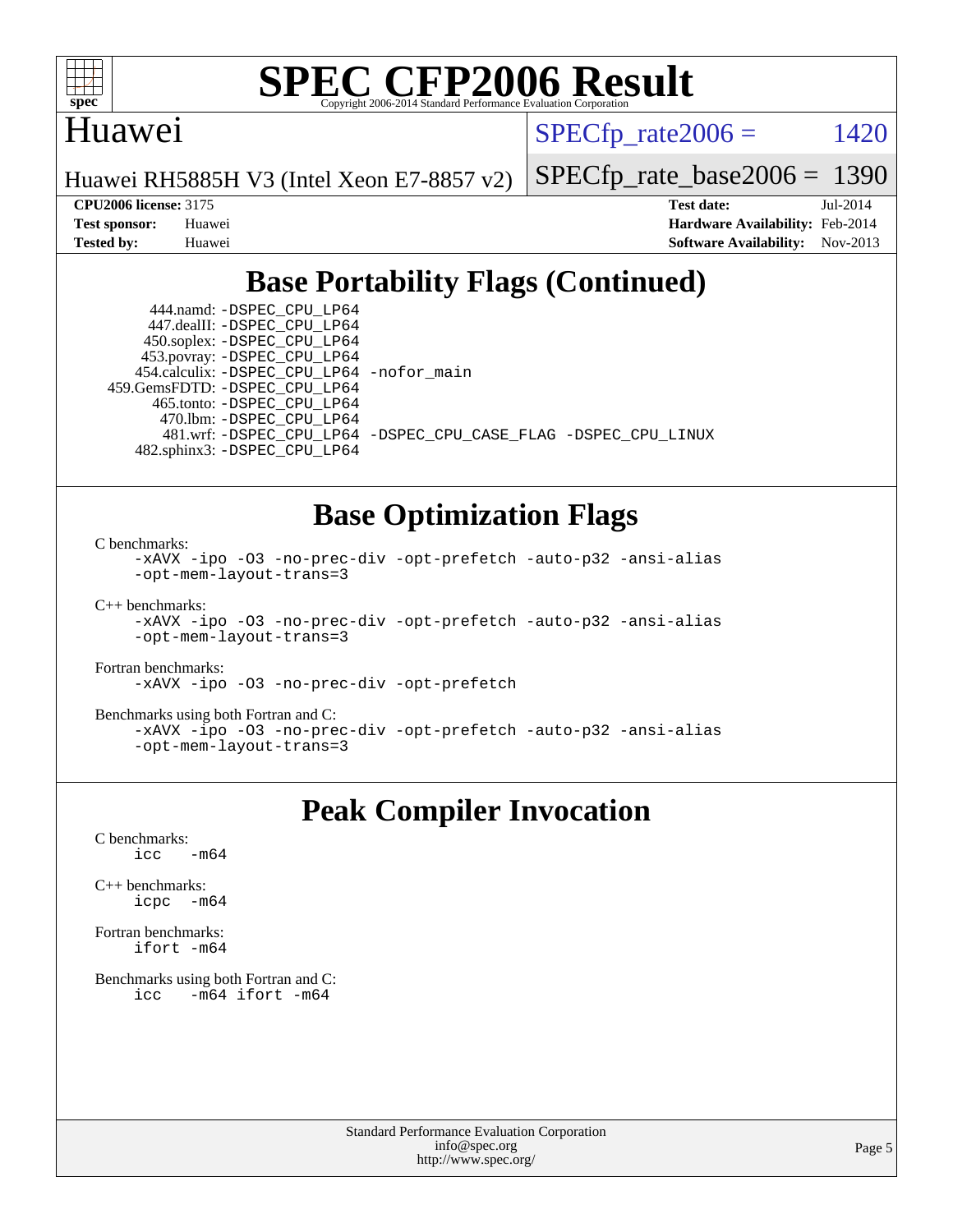

### Huawei

 $SPECTp_rate2006 = 1420$ 

Huawei RH5885H V3 (Intel Xeon E7-8857 v2)

[SPECfp\\_rate\\_base2006 =](http://www.spec.org/auto/cpu2006/Docs/result-fields.html#SPECfpratebase2006) 1390

**[CPU2006 license:](http://www.spec.org/auto/cpu2006/Docs/result-fields.html#CPU2006license)** 3175 **[Test date:](http://www.spec.org/auto/cpu2006/Docs/result-fields.html#Testdate)** Jul-2014 **[Test sponsor:](http://www.spec.org/auto/cpu2006/Docs/result-fields.html#Testsponsor)** Huawei **[Hardware Availability:](http://www.spec.org/auto/cpu2006/Docs/result-fields.html#HardwareAvailability)** Feb-2014 **[Tested by:](http://www.spec.org/auto/cpu2006/Docs/result-fields.html#Testedby)** Huawei **[Software Availability:](http://www.spec.org/auto/cpu2006/Docs/result-fields.html#SoftwareAvailability)** Nov-2013

## **[Peak Portability Flags](http://www.spec.org/auto/cpu2006/Docs/result-fields.html#PeakPortabilityFlags)**

Same as Base Portability Flags

## **[Peak Optimization Flags](http://www.spec.org/auto/cpu2006/Docs/result-fields.html#PeakOptimizationFlags)**

[C benchmarks](http://www.spec.org/auto/cpu2006/Docs/result-fields.html#Cbenchmarks): 433.milc: [-xAVX](http://www.spec.org/cpu2006/results/res2014q3/cpu2006-20140717-30502.flags.html#user_peakPASS2_CFLAGSPASS2_LDFLAGS433_milc_f-xAVX)(pass 2) [-prof-gen](http://www.spec.org/cpu2006/results/res2014q3/cpu2006-20140717-30502.flags.html#user_peakPASS1_CFLAGSPASS1_LDFLAGS433_milc_prof_gen_e43856698f6ca7b7e442dfd80e94a8fc)(pass 1) [-ipo](http://www.spec.org/cpu2006/results/res2014q3/cpu2006-20140717-30502.flags.html#user_peakPASS2_CFLAGSPASS2_LDFLAGS433_milc_f-ipo)(pass 2) [-O3](http://www.spec.org/cpu2006/results/res2014q3/cpu2006-20140717-30502.flags.html#user_peakPASS2_CFLAGSPASS2_LDFLAGS433_milc_f-O3)(pass 2) [-no-prec-div](http://www.spec.org/cpu2006/results/res2014q3/cpu2006-20140717-30502.flags.html#user_peakPASS2_CFLAGSPASS2_LDFLAGS433_milc_f-no-prec-div)(pass 2) [-opt-mem-layout-trans=3](http://www.spec.org/cpu2006/results/res2014q3/cpu2006-20140717-30502.flags.html#user_peakPASS2_CFLAGS433_milc_f-opt-mem-layout-trans_a7b82ad4bd7abf52556d4961a2ae94d5)(pass 2) [-prof-use](http://www.spec.org/cpu2006/results/res2014q3/cpu2006-20140717-30502.flags.html#user_peakPASS2_CFLAGSPASS2_LDFLAGS433_milc_prof_use_bccf7792157ff70d64e32fe3e1250b55)(pass 2) [-auto-ilp32](http://www.spec.org/cpu2006/results/res2014q3/cpu2006-20140717-30502.flags.html#user_peakCOPTIMIZE433_milc_f-auto-ilp32)  $470$ .lbm: basepeak = yes 482.sphinx3: basepeak = yes [C++ benchmarks:](http://www.spec.org/auto/cpu2006/Docs/result-fields.html#CXXbenchmarks) 444.namd: [-xAVX](http://www.spec.org/cpu2006/results/res2014q3/cpu2006-20140717-30502.flags.html#user_peakPASS2_CXXFLAGSPASS2_LDFLAGS444_namd_f-xAVX)(pass 2) [-prof-gen](http://www.spec.org/cpu2006/results/res2014q3/cpu2006-20140717-30502.flags.html#user_peakPASS1_CXXFLAGSPASS1_LDFLAGS444_namd_prof_gen_e43856698f6ca7b7e442dfd80e94a8fc)(pass 1) [-ipo](http://www.spec.org/cpu2006/results/res2014q3/cpu2006-20140717-30502.flags.html#user_peakPASS2_CXXFLAGSPASS2_LDFLAGS444_namd_f-ipo)(pass 2) [-O3](http://www.spec.org/cpu2006/results/res2014q3/cpu2006-20140717-30502.flags.html#user_peakPASS2_CXXFLAGSPASS2_LDFLAGS444_namd_f-O3)(pass 2) [-no-prec-div](http://www.spec.org/cpu2006/results/res2014q3/cpu2006-20140717-30502.flags.html#user_peakPASS2_CXXFLAGSPASS2_LDFLAGS444_namd_f-no-prec-div)(pass 2) [-opt-mem-layout-trans=3](http://www.spec.org/cpu2006/results/res2014q3/cpu2006-20140717-30502.flags.html#user_peakPASS2_CXXFLAGS444_namd_f-opt-mem-layout-trans_a7b82ad4bd7abf52556d4961a2ae94d5)(pass 2) [-prof-use](http://www.spec.org/cpu2006/results/res2014q3/cpu2006-20140717-30502.flags.html#user_peakPASS2_CXXFLAGSPASS2_LDFLAGS444_namd_prof_use_bccf7792157ff70d64e32fe3e1250b55)(pass 2) [-fno-alias](http://www.spec.org/cpu2006/results/res2014q3/cpu2006-20140717-30502.flags.html#user_peakCXXOPTIMIZE444_namd_f-no-alias_694e77f6c5a51e658e82ccff53a9e63a) [-auto-ilp32](http://www.spec.org/cpu2006/results/res2014q3/cpu2006-20140717-30502.flags.html#user_peakCXXOPTIMIZE444_namd_f-auto-ilp32) 447.dealII: basepeak = yes 450.soplex: basepeak = yes 453.povray: [-xAVX](http://www.spec.org/cpu2006/results/res2014q3/cpu2006-20140717-30502.flags.html#user_peakPASS2_CXXFLAGSPASS2_LDFLAGS453_povray_f-xAVX)(pass 2) [-prof-gen](http://www.spec.org/cpu2006/results/res2014q3/cpu2006-20140717-30502.flags.html#user_peakPASS1_CXXFLAGSPASS1_LDFLAGS453_povray_prof_gen_e43856698f6ca7b7e442dfd80e94a8fc)(pass 1) [-ipo](http://www.spec.org/cpu2006/results/res2014q3/cpu2006-20140717-30502.flags.html#user_peakPASS2_CXXFLAGSPASS2_LDFLAGS453_povray_f-ipo)(pass 2) [-O3](http://www.spec.org/cpu2006/results/res2014q3/cpu2006-20140717-30502.flags.html#user_peakPASS2_CXXFLAGSPASS2_LDFLAGS453_povray_f-O3)(pass 2) [-no-prec-div](http://www.spec.org/cpu2006/results/res2014q3/cpu2006-20140717-30502.flags.html#user_peakPASS2_CXXFLAGSPASS2_LDFLAGS453_povray_f-no-prec-div)(pass 2) [-opt-mem-layout-trans=3](http://www.spec.org/cpu2006/results/res2014q3/cpu2006-20140717-30502.flags.html#user_peakPASS2_CXXFLAGS453_povray_f-opt-mem-layout-trans_a7b82ad4bd7abf52556d4961a2ae94d5)(pass 2) [-prof-use](http://www.spec.org/cpu2006/results/res2014q3/cpu2006-20140717-30502.flags.html#user_peakPASS2_CXXFLAGSPASS2_LDFLAGS453_povray_prof_use_bccf7792157ff70d64e32fe3e1250b55)(pass 2) [-unroll4](http://www.spec.org/cpu2006/results/res2014q3/cpu2006-20140717-30502.flags.html#user_peakCXXOPTIMIZE453_povray_f-unroll_4e5e4ed65b7fd20bdcd365bec371b81f) [-ansi-alias](http://www.spec.org/cpu2006/results/res2014q3/cpu2006-20140717-30502.flags.html#user_peakCXXOPTIMIZE453_povray_f-ansi-alias) [Fortran benchmarks](http://www.spec.org/auto/cpu2006/Docs/result-fields.html#Fortranbenchmarks):  $410.bwaves: basepeak = yes$  416.gamess: [-xAVX](http://www.spec.org/cpu2006/results/res2014q3/cpu2006-20140717-30502.flags.html#user_peakPASS2_FFLAGSPASS2_LDFLAGS416_gamess_f-xAVX)(pass 2) [-prof-gen](http://www.spec.org/cpu2006/results/res2014q3/cpu2006-20140717-30502.flags.html#user_peakPASS1_FFLAGSPASS1_LDFLAGS416_gamess_prof_gen_e43856698f6ca7b7e442dfd80e94a8fc)(pass 1) [-ipo](http://www.spec.org/cpu2006/results/res2014q3/cpu2006-20140717-30502.flags.html#user_peakPASS2_FFLAGSPASS2_LDFLAGS416_gamess_f-ipo)(pass 2) [-O3](http://www.spec.org/cpu2006/results/res2014q3/cpu2006-20140717-30502.flags.html#user_peakPASS2_FFLAGSPASS2_LDFLAGS416_gamess_f-O3)(pass 2) [-no-prec-div](http://www.spec.org/cpu2006/results/res2014q3/cpu2006-20140717-30502.flags.html#user_peakPASS2_FFLAGSPASS2_LDFLAGS416_gamess_f-no-prec-div)(pass 2) [-prof-use](http://www.spec.org/cpu2006/results/res2014q3/cpu2006-20140717-30502.flags.html#user_peakPASS2_FFLAGSPASS2_LDFLAGS416_gamess_prof_use_bccf7792157ff70d64e32fe3e1250b55)(pass 2) [-unroll2](http://www.spec.org/cpu2006/results/res2014q3/cpu2006-20140717-30502.flags.html#user_peakOPTIMIZE416_gamess_f-unroll_784dae83bebfb236979b41d2422d7ec2) [-inline-level=0](http://www.spec.org/cpu2006/results/res2014q3/cpu2006-20140717-30502.flags.html#user_peakOPTIMIZE416_gamess_f-inline-level_318d07a09274ad25e8d15dbfaa68ba50) [-scalar-rep-](http://www.spec.org/cpu2006/results/res2014q3/cpu2006-20140717-30502.flags.html#user_peakOPTIMIZE416_gamess_f-disablescalarrep_abbcad04450fb118e4809c81d83c8a1d) 434.zeusmp: basepeak = yes 437.leslie3d: basepeak = yes 459.GemsFDTD: basepeak = yes 465.tonto: [-xAVX](http://www.spec.org/cpu2006/results/res2014q3/cpu2006-20140717-30502.flags.html#user_peakPASS2_FFLAGSPASS2_LDFLAGS465_tonto_f-xAVX)(pass 2) [-prof-gen](http://www.spec.org/cpu2006/results/res2014q3/cpu2006-20140717-30502.flags.html#user_peakPASS1_FFLAGSPASS1_LDFLAGS465_tonto_prof_gen_e43856698f6ca7b7e442dfd80e94a8fc)(pass 1) [-ipo](http://www.spec.org/cpu2006/results/res2014q3/cpu2006-20140717-30502.flags.html#user_peakPASS2_FFLAGSPASS2_LDFLAGS465_tonto_f-ipo)(pass 2) [-O3](http://www.spec.org/cpu2006/results/res2014q3/cpu2006-20140717-30502.flags.html#user_peakPASS2_FFLAGSPASS2_LDFLAGS465_tonto_f-O3)(pass 2) [-no-prec-div](http://www.spec.org/cpu2006/results/res2014q3/cpu2006-20140717-30502.flags.html#user_peakPASS2_FFLAGSPASS2_LDFLAGS465_tonto_f-no-prec-div)(pass 2) [-prof-use](http://www.spec.org/cpu2006/results/res2014q3/cpu2006-20140717-30502.flags.html#user_peakPASS2_FFLAGSPASS2_LDFLAGS465_tonto_prof_use_bccf7792157ff70d64e32fe3e1250b55)(pass 2) [-unroll4](http://www.spec.org/cpu2006/results/res2014q3/cpu2006-20140717-30502.flags.html#user_peakOPTIMIZE465_tonto_f-unroll_4e5e4ed65b7fd20bdcd365bec371b81f) [-auto](http://www.spec.org/cpu2006/results/res2014q3/cpu2006-20140717-30502.flags.html#user_peakOPTIMIZE465_tonto_f-auto) [-inline-calloc](http://www.spec.org/cpu2006/results/res2014q3/cpu2006-20140717-30502.flags.html#user_peakOPTIMIZE465_tonto_f-inline-calloc) [-opt-malloc-options=3](http://www.spec.org/cpu2006/results/res2014q3/cpu2006-20140717-30502.flags.html#user_peakOPTIMIZE465_tonto_f-opt-malloc-options_13ab9b803cf986b4ee62f0a5998c2238) [Benchmarks using both Fortran and C](http://www.spec.org/auto/cpu2006/Docs/result-fields.html#BenchmarksusingbothFortranandC):

Continued on next page

Standard Performance Evaluation Corporation [info@spec.org](mailto:info@spec.org) <http://www.spec.org/>